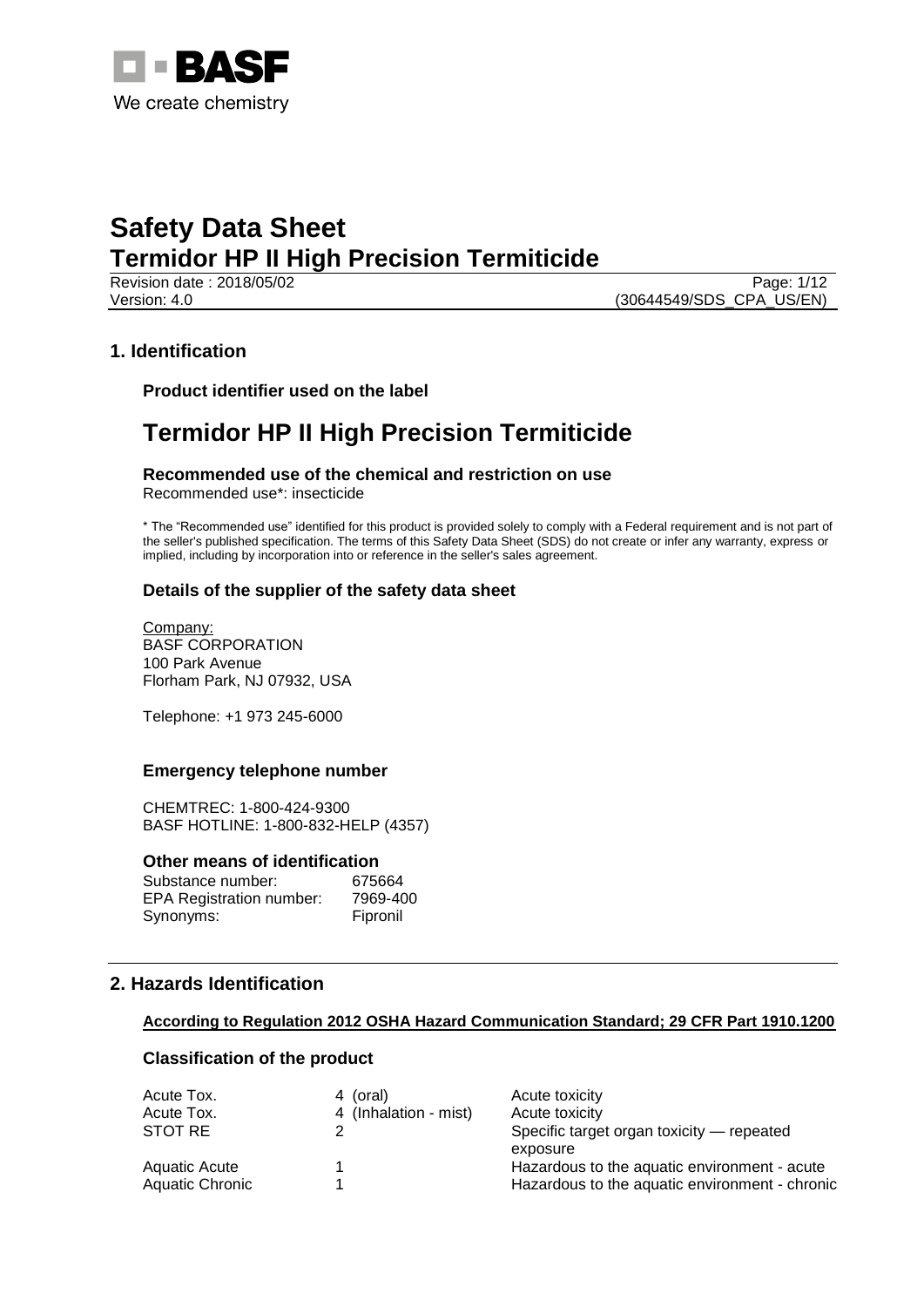Revision date : 2018/05/02<br>
Version: 4.0 (30644549/SDS\_CPA\_US/EN) (30644549/SDS\_CPA\_US/EN)

### **Label elements**



Signal Word: Warning

| <b>Hazard Statement:</b>               |                                                                                                |
|----------------------------------------|------------------------------------------------------------------------------------------------|
| H332                                   | Harmful if inhaled.                                                                            |
| H302                                   | Harmful if swallowed.                                                                          |
| H373                                   | May cause damage to organs (Central nervous system) through<br>prolonged or repeated exposure. |
| H400                                   | Very toxic to aquatic life.                                                                    |
| H410                                   | Very toxic to aquatic life with long lasting effects.                                          |
| Precautionary Statements (Prevention): |                                                                                                |
| P271                                   | Use only outdoors or in a well-ventilated area.                                                |
| P273                                   | Avoid release to the environment.                                                              |
| P260                                   | Do not breathe dust/gas/mist/vapours.                                                          |
| P270                                   | Do not eat, drink or smoke when using this product.                                            |
| P264                                   | Wash with plenty of water and soap thoroughly after handling.                                  |
| Precautionary Statements (Response):   |                                                                                                |
| P311                                   | Call a POISON CENTER or doctor/physician.                                                      |
| P304 + P340                            | IF INHALED: Remove person to fresh air and keep comfortable for<br>breathing.                  |
| P301 + P330                            | IF SWALLOWED: rinse mouth.                                                                     |
| P391                                   | Collect spillage.                                                                              |
| Precautionary Statements (Disposal):   |                                                                                                |
| P501                                   | Dispose of contents/container to hazardous or special waste collection<br>point.               |
|                                        |                                                                                                |

### **Hazards not otherwise classified**

Labeling of special preparations (GHS):

The following percentage of the mixture consists of components(s) with unknown hazards regarding the acute toxicity: 7 % dermal

The following percentage of the mixture consists of components(s) with unknown hazards regarding the acute toxicity: 1 % oral

The following percentage of the mixture consists of components(s) with unknown hazards regarding the acute toxicity: 11 % Inhalation - vapour

The following percentage of the mixture consists of components(s) with unknown hazards regarding the acute toxicity: 11 % Inhalation - mist

May produce an allergic reaction. Contains: mixture of: 5-chloro-2-methyl-2H-isothiazol-3-one and 2 methyl-2H-isothiazol-3-one (3:1)

# **3. Composition / Information on Ingredients**

### **According to Regulation 2012 OSHA Hazard Communication Standard; 29 CFR Part 1910.1200**

| <b>CAS Number</b> | Weight % | <b>Chemical name</b> |
|-------------------|----------|----------------------|
| 120068-37-3       | 8.73 %   | Fipronil             |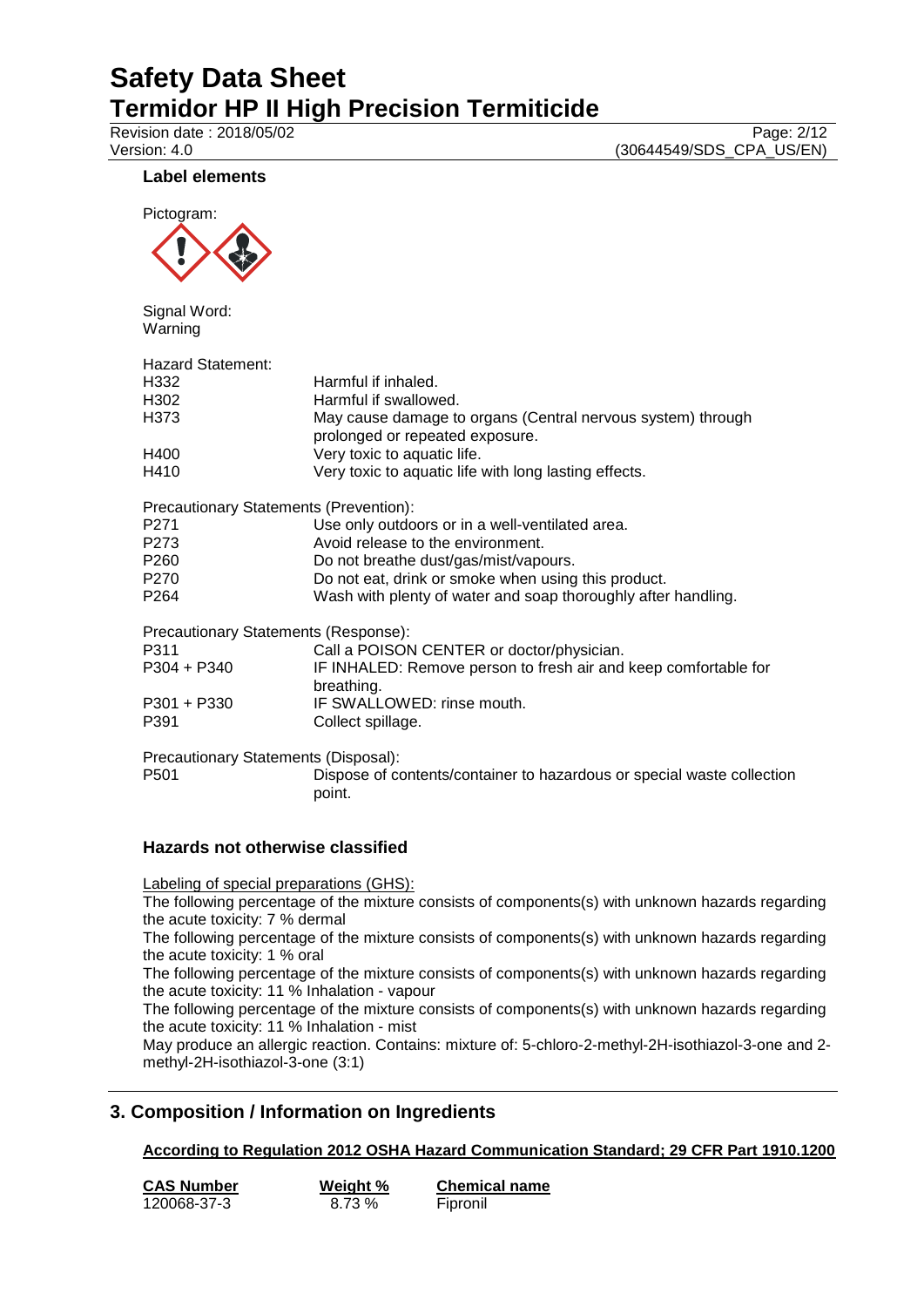Revision date : 2018/05/02 Page: 3/12

### **4. First-Aid Measures**

#### **Description of first aid measures**

**General advice:** Remove contaminated clothing.

#### **If inhaled:**

Keep patient calm, remove to fresh air, seek medical attention.

#### **If on skin:**

Wash thoroughly with soap and water.

#### **If in eyes:**

Wash affected eyes for at least 15 minutes under running water with eyelids held open.

#### **If swallowed:**

Immediately rinse mouth and then drink 200-300 ml of water, seek medical attention.

### **Most important symptoms and effects, both acute and delayed**

Symptoms: The most important known symptoms and effects are described in the labelling (see section 2) and/or in section 11., Further important symptoms and effects are so far not known.

### **Indication of any immediate medical attention and special treatment needed**

Note to physician

Treatment: Treat according to symptoms (decontamination, vital functions), no known specific antidote.

# **5. Fire-Fighting Measures**

### **Extinguishing media**

Suitable extinguishing media: water spray, dry powder, foam, carbon dioxide

#### **Special hazards arising from the substance or mixture**

Hazards during fire-fighting: carbon monoxide, carbon dioxide, nitrogen oxides The substances/groups of substances mentioned can be released in case of fire.

### **Advice for fire-fighters**

Protective equipment for fire-fighting: Wear self-contained breathing apparatus and chemical-protective clothing.

#### **Further information:**

Keep containers cool by spraying with water if exposed to fire. In case of fire and/or explosion do not breathe fumes. Collect contaminated extinguishing water separately, do not allow to reach sewage or effluent systems. Dispose of fire debris and contaminated extinguishing water in accordance with official regulations.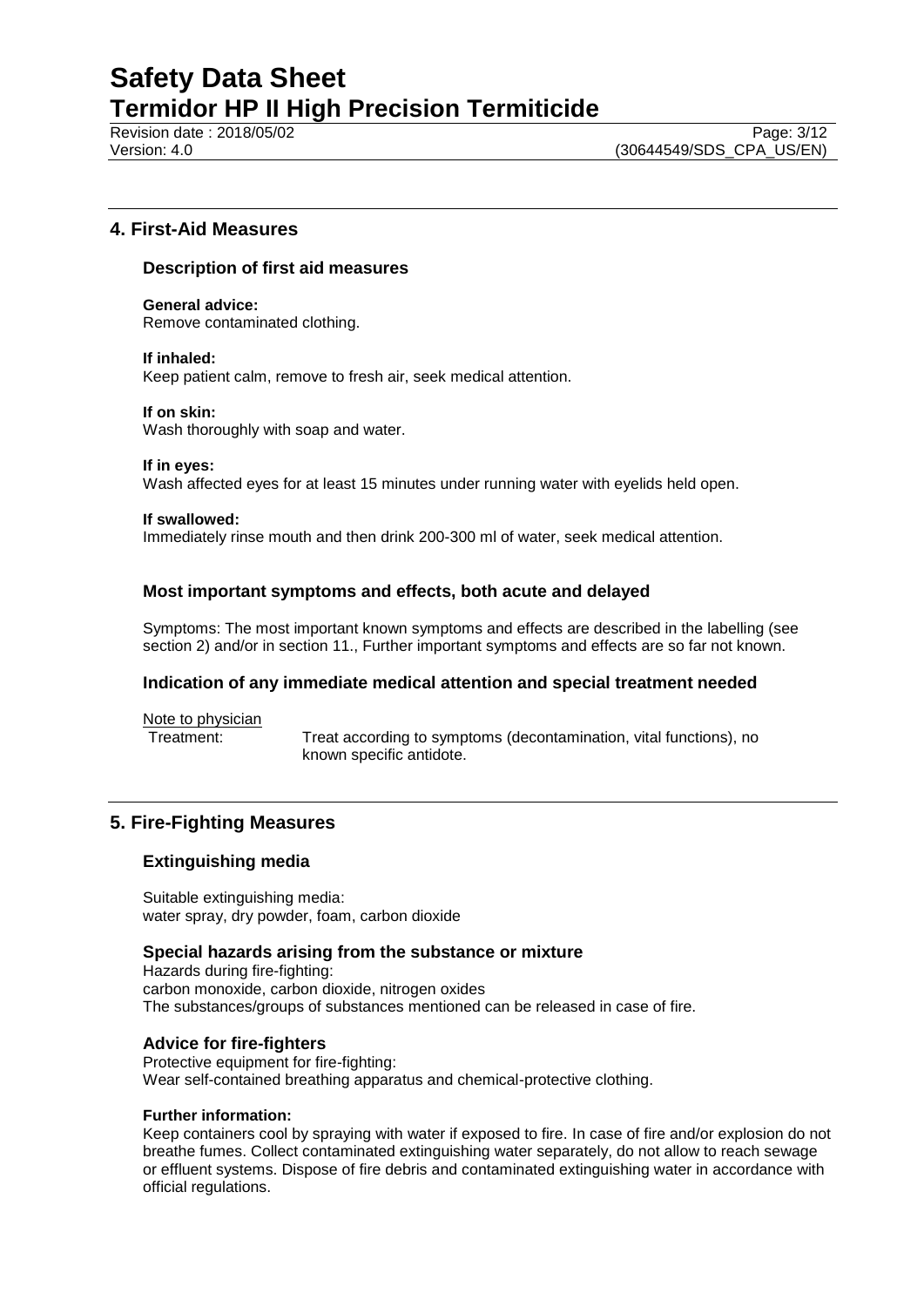Revision date : 2018/05/02<br>
Version: 4.0<br>
Version: 4.0 (30644549/SDS CPA US/EN)

## **6. Accidental release measures**

#### **Personal precautions, protective equipment and emergency procedures**

Do not breathe vapour/spray. Use personal protective clothing. Avoid contact with the skin, eyes and clothing.

#### **Environmental precautions**

Do not discharge into the subsoil/soil. Do not discharge into drains/surface waters/groundwater.

#### **Methods and material for containment and cleaning up**

For small amounts: Pick up with suitable absorbent material (e.g. sand, sawdust, general-purpose binder, kieselguhr).

For large amounts: Dike spillage. Pump off product.

Dispose of absorbed material in accordance with regulations. Collect waste in suitable containers, which can be labeled and sealed. Clean contaminated floors and objects thoroughly with water and detergents, observing environmental regulations. Wear suitable protective equipment.

# **7. Handling and Storage**

#### **Precautions for safe handling**

RECOMMENDATIONS ARE FOR MANUFACTURING, COMMERCIAL BLENDING, AND PACKAGING WORKERS. PESTICIDE APPLICATORS & WORKERS must refer to the Product Label and Directions for Use attached to the product for Agricultural Use Requirements in accordance with the EPA Worker Protection Standard 40 CFR part 170. Ensure adequate ventilation. Provide good ventilation of working area (local exhaust ventilation if necessary). Keep away from sources of ignition - No smoking. Keep container tightly sealed. Protect against heat. Protect contents from the effects of light. Protect from air. Handle and open container with care. Do not open until ready to use. Once container is opened, content should be used as soon as possible. Avoid aerosol formation. Provide means for controlling leaks and spills. Do not return residues to the storage containers. Follow label warnings even after container is emptied. The substance/ product may be handled only by appropriately trained personnel. Avoid all direct contact with the substance/product. Avoid contact with the skin, eyes and clothing. Avoid inhalation of dusts/mists/vapours. Wear suitable personal protective clothing and equipment.

Protection against fire and explosion:

No special precautions necessary. The substance/product is non-combustible. Product is not explosive.

#### **Conditions for safe storage, including any incompatibilities**

Segregate from foods and animal feeds.

Further information on storage conditions: Keep away from heat. Protect from direct sunlight.

#### **8. Exposure Controls/Personal Protection**

#### **Users of a pesticidal product should refer to the product label for personal protective equipment requirements.**

No occupational exposure limits known.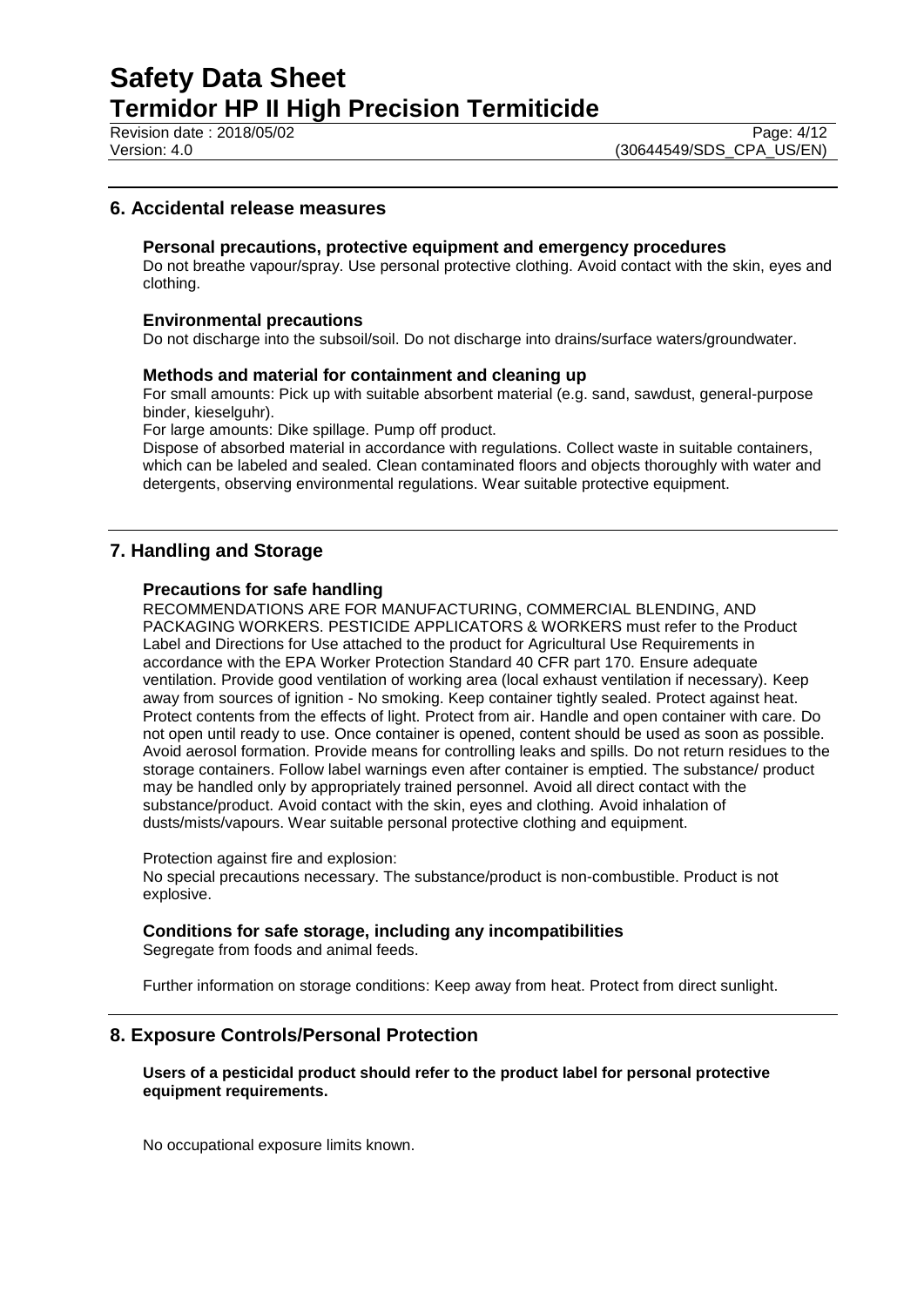Revision date : 2018/05/02 Page: 5/12

#### **Advice on system design:**

Whenever possible, engineering controls should be used to minimize the need for personal protective equipment.

#### **Personal protective equipment**

#### **RECOMMENDATIONS FOR MANUFACTURING, COMMERCIAL BLENDING, AND PACKAGING WORKERS:**

#### **Respiratory protection:**

Wear respiratory protection if ventilation is inadequate. Wear a NIOSH-certified (or equivalent) TC23C Chemical/Mechanical type filter system to remove a combination of particles, gas and vapours. For situations where the airborne concentrations may exceed the level for which an air purifying respirator is effective, or where the levels are unknown or Immediately Dangerous to Life or Health (IDLH), use NIOSH-certified full facepiece pressure demand self-contained breathing apparatus (SCBA) or a full facepiece pressure demand supplied-air respirator (SAR) with escape provisions.

#### **Hand protection:**

Chemical resistant protective gloves, Protective glove selection must be based on the user's assessment of the workplace hazards.

#### **Eye protection:**

Safety glasses with side-shields. Tightly fitting safety goggles (chemical goggles). Wear face shield if splashing hazard exists.

#### **Body protection:**

Body protection must be chosen depending on activity and possible exposure, e.g. head protection, apron, protective boots, chemical-protection suit.

#### **General safety and hygiene measures:**

Wear long sleeved work shirt and long work pants in addition to other stated personal protective equipment. Work place should be equipped with a shower and an eye wash. Handle in accordance with good industrial hygiene and safety practice. Store work clothing separately. Keep away from food, drink and animal feeding stuffs.

# **9. Physical and Chemical Properties**

| suspension                                  |
|---------------------------------------------|
| faint odour, fruity                         |
| Not determined since harmful by inhalation. |
| off-white                                   |
| approx. 4.5 - 6.5                           |
| (20 °C)                                     |
| approx. 0 °C                                |
| Information applies to the solvent.         |
| approx. 100 °C                              |
| Information applies to the solvent.         |
| No flash point - Measurement made           |
| up to the boiling point.                    |
| not applicable                              |
|                                             |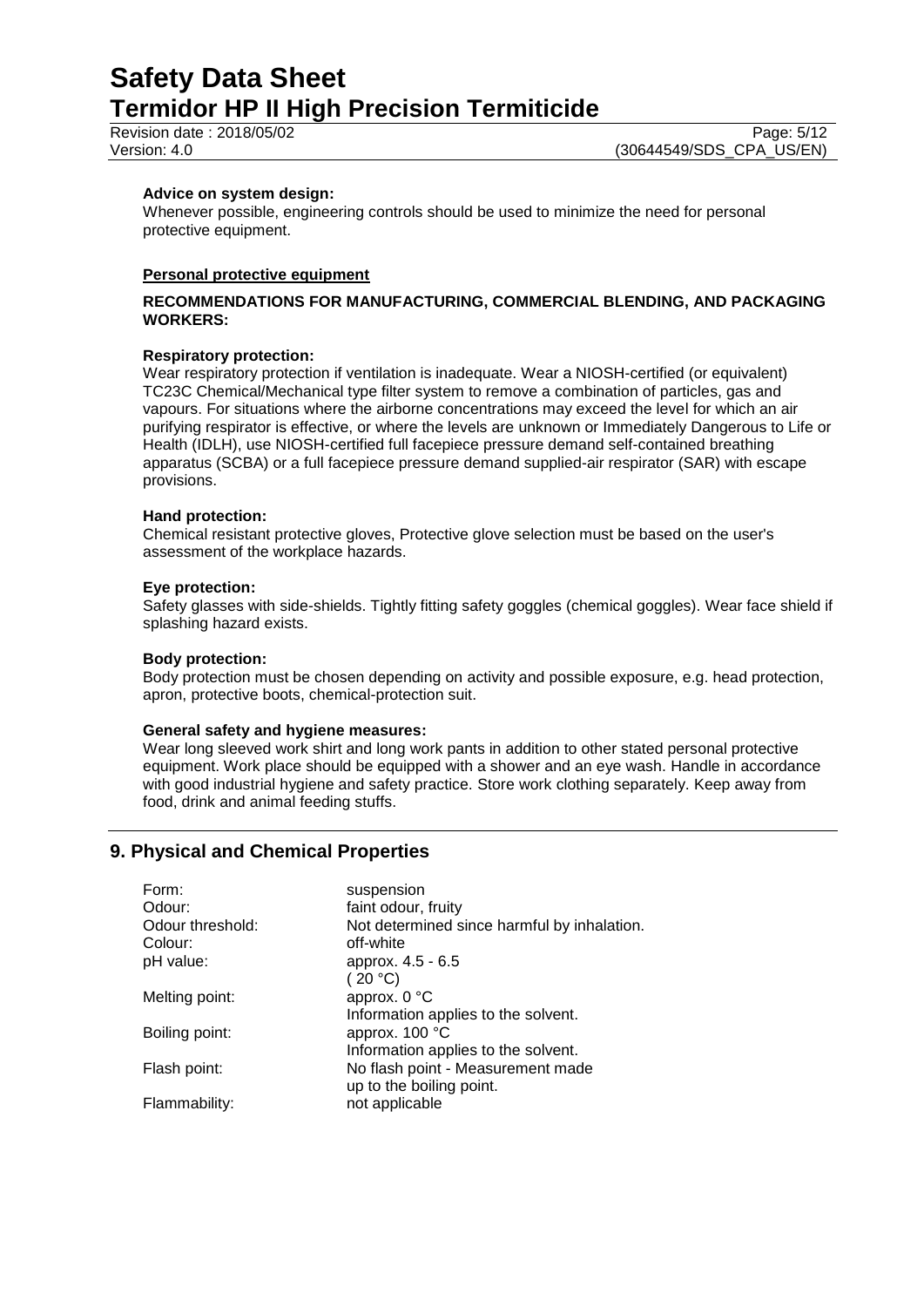| Revision date: 2018/05/02<br>Version: 4.0                                  | Page: 6/12<br>(30644549/SDS_CPA_US/EN)                                                                                                                                                                                |
|----------------------------------------------------------------------------|-----------------------------------------------------------------------------------------------------------------------------------------------------------------------------------------------------------------------|
| Lower explosion limit:                                                     | As a result of our experience with this<br>product and our knowledge of its<br>composition we do not expect any<br>hazard as long as the product is used<br>appropriately and in accordance with<br>the intended use. |
| Upper explosion limit:                                                     | As a result of our experience with this<br>product and our knowledge of its<br>composition we do not expect any<br>hazard as long as the product is used<br>appropriately and in accordance with<br>the intended use. |
| Autoignition:                                                              | 435 °C                                                                                                                                                                                                                |
| SADT:                                                                      | $>75^{\circ}$ C<br>Heat accumulation / Dewar 500 ml (SADT, UN-Test H.4,<br>28.4.4)                                                                                                                                    |
| Vapour pressure:                                                           | approx. 23.4 hPa<br>(20 °C)<br>Information applies to the solvent.                                                                                                                                                    |
| Density:                                                                   | approx. 1.1 g/cm3<br>(20 °C)<br>1.09 g/cm3<br>(50 °C)                                                                                                                                                                 |
| Vapour density:<br>Partitioning coefficient n-<br>octanol/water (log Pow): | not applicable<br>not applicable                                                                                                                                                                                      |
| Thermal decomposition:                                                     | 190 °C, 720 kJ/kg (DSC (OECD 113))<br>(onset temperature) Not a substance liable to self-<br>decomposition according to UN transport regulations, class 4.1.                                                          |
| Viscosity, dynamic:                                                        | approx. 241 mPa.s<br>(20 °C)                                                                                                                                                                                          |
| Solubility in water:                                                       | dispersible                                                                                                                                                                                                           |
| Evaporation rate:<br>Other Information:                                    | not applicable<br>If necessary, information on other physical and chemical<br>parameters is indicated in this section.                                                                                                |

# **10. Stability and Reactivity**

### **Reactivity**

No hazardous reactions if stored and handled as prescribed/indicated.

Oxidizing properties: not fire-propagating

### **Chemical stability**

The product is stable if stored and handled as prescribed/indicated.

### **Possibility of hazardous reactions**

No hazardous reactions if stored and handled as prescribed/indicated.

### **Conditions to avoid**

See MSDS section 7 - Handling and storage.

#### **Incompatible materials**

strong acids, strong bases, strong oxidizing agents

### **Hazardous decomposition products**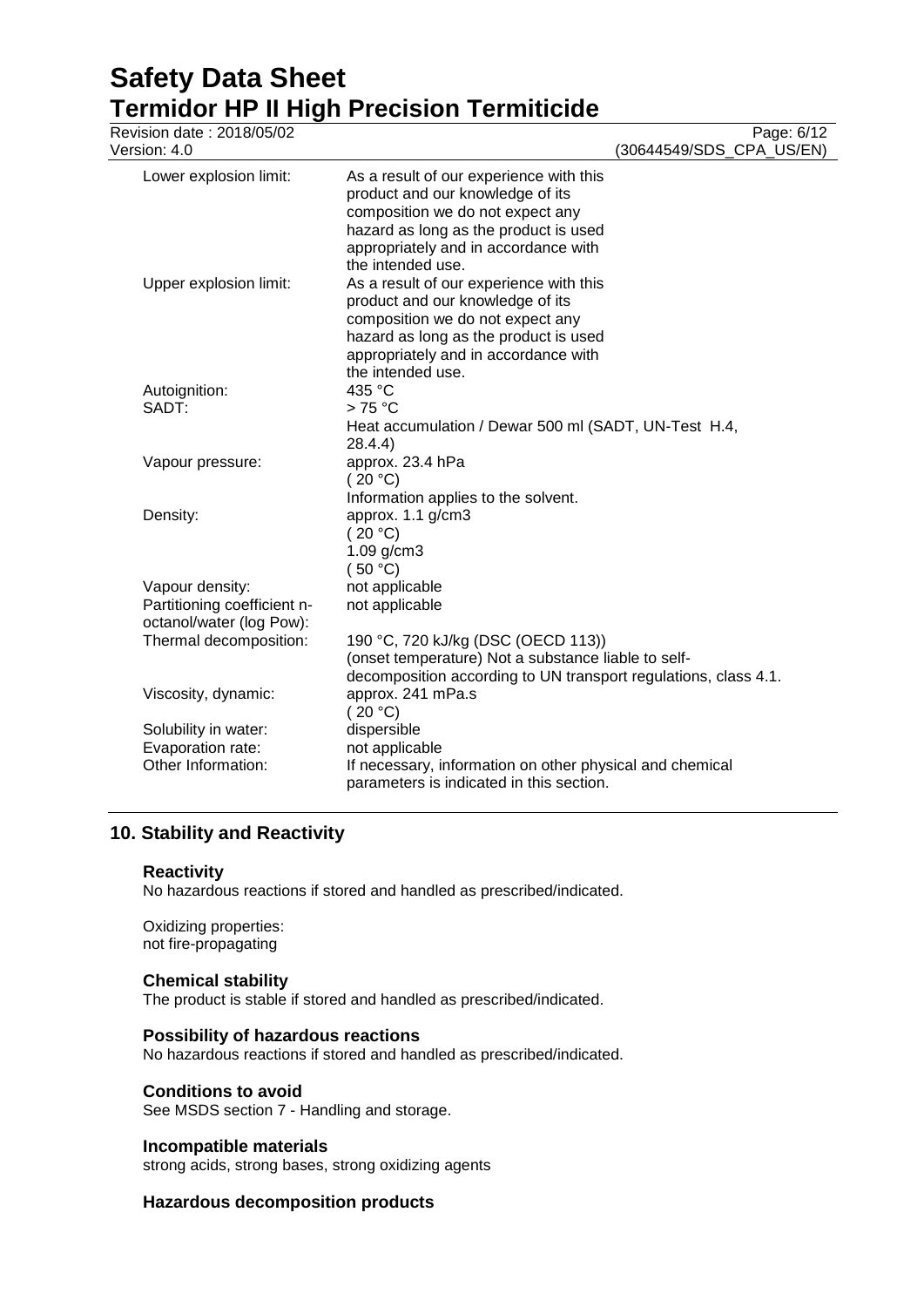Revision date : 2018/05/02 Page: 7/12

Version: 4.0 (30644549/SDS\_CPA\_US/EN)

Decomposition products:

Hazardous decomposition products: No hazardous decomposition products if stored and handled as prescribed/indicated.

Thermal decomposition: 190 °C, 2.5 K/min (DSC (OECD 113)) (onset temperature) Not a substance liable to self-decomposition according to UN transport regulations, class 4.1.

# **11. Toxicological information**

### **Primary routes of exposure**

Routes of entry for solids and liquids are ingestion and inhalation, but may include eye or skin contact. Routes of entry for gases include inhalation and eye contact. Skin contact may be a route of entry for liquefied gases.

### **Acute Toxicity/Effects**

#### Acute toxicity

Assessment of acute toxicity: Of moderate toxicity after single ingestion. Of moderate toxicity after short-term inhalation. Virtually nontoxic after a single skin contact. The product has not been tested. The statement has been derived from substances/products of a similar structure or composition.

Oral Type of value: LD50 Species: rat Value: > 500 - < 2,000 mg/kg

Inhalation Type of value: LC50 Species: rat (male) Value: > 2.73 mg/l Exposure time: 4 h An aerosol with respirable particles was tested.

**Dermal** Type of value: LD50 Species: rat (male/female) Value: > 2,000 mg/kg No mortality was observed.

Assessment other acute effects Assessment of STOT single: Based on the available information there is no specific target organ toxicity to be expected after a single exposure.

The product has not been tested. The statement has been derived from the properties of the individual components.

#### Irritation / corrosion

Assessment of irritating effects: Not irritating to the skin. Not irritating to the eyes. The product has not been tested. The statement has been derived from substances/products of a similar structure or composition.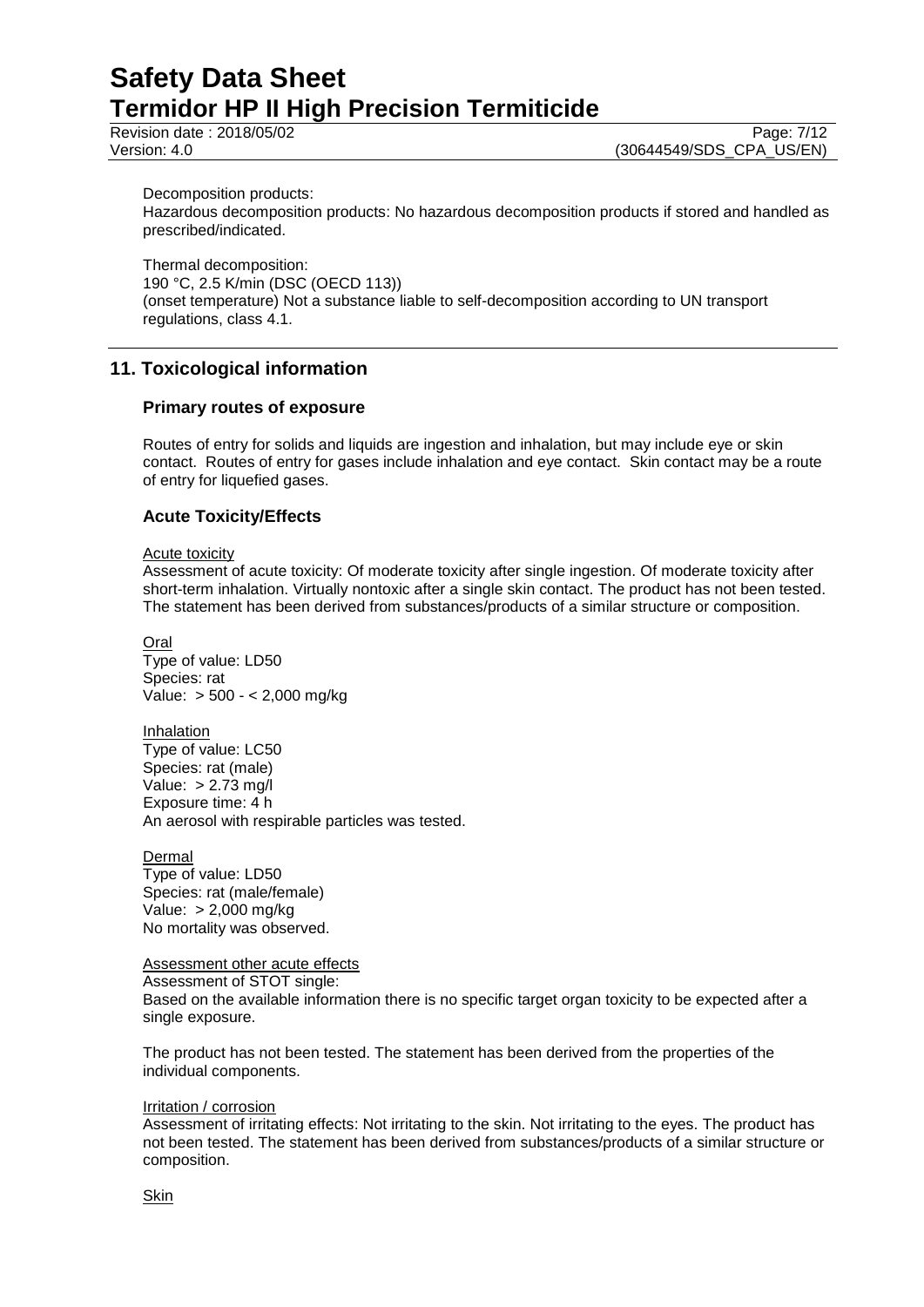Revision date : 2018/05/02 Page: 8/12

Version: 4.0 (30644549/SDS\_CPA\_US/EN)

Species: rabbit Result: non-irritant

Eye Species: rabbit Result: non-irritant

#### **Sensitization**

Assessment of sensitization: The product has not been tested. The statement has been derived from substances/products of a similar structure or composition. There is no evidence of a skin-sensitizing potential.

Mouse Local Lymph Node Assay (LLNA) Species: mouse Result: Skin sensitizing effects were not observed in animal studies.

# **Chronic Toxicity/Effects**

#### Repeated dose toxicity

Assessment of repeated dose toxicity: The product has not been tested. The statement has been derived from the properties of the individual components.

#### *Information on: Fipronil*

*Assessment of repeated dose toxicity: Causes mortality and signs of neurotoxicity through prolonged or repeated exposure.*

*Information on: mixture of: 5-chloro-2-methyl-2H-isothiazol-3-one and 2-methyl-2H-isothiazol-3-one (3:1)*

*Assessment of repeated dose toxicity: No adverse effects were observed after repeated exposure in animal studies. After repeated exposure the prominent effect is local irritation.*

#### **Genetic toxicity**

Assessment of mutagenicity: The product has not been tested. The statement has been derived from the properties of the individual components. Mutagenicity tests revealed no genotoxic potential.

#### **Carcinogenicity**

Assessment of carcinogenicity: The product has not been tested. The statement has been derived from the properties of the individual components.

#### *Information on: Fipronil*

*Assessment of carcinogenicity: In long-term studies in rats the substance induced thyroid tumors. The effect is caused by an animal specific mechanism that has no human counter part. In long-term studies in mice in which the substance was given by feed, a carcinogenic effect was not observed.* ----------------------------------

#### Reproductive toxicity

Assessment of reproduction toxicity: The product has not been tested. The statement has been derived from the properties of the individual components. The results of animal studies gave no indication of a fertility impairing effect.

#### **Teratogenicity**

Assessment of teratogenicity: The product has not been tested. The statement has been derived from the properties of the individual components. Animal studies gave no indication of a developmental toxic effect at doses that were not toxic to the parental animals.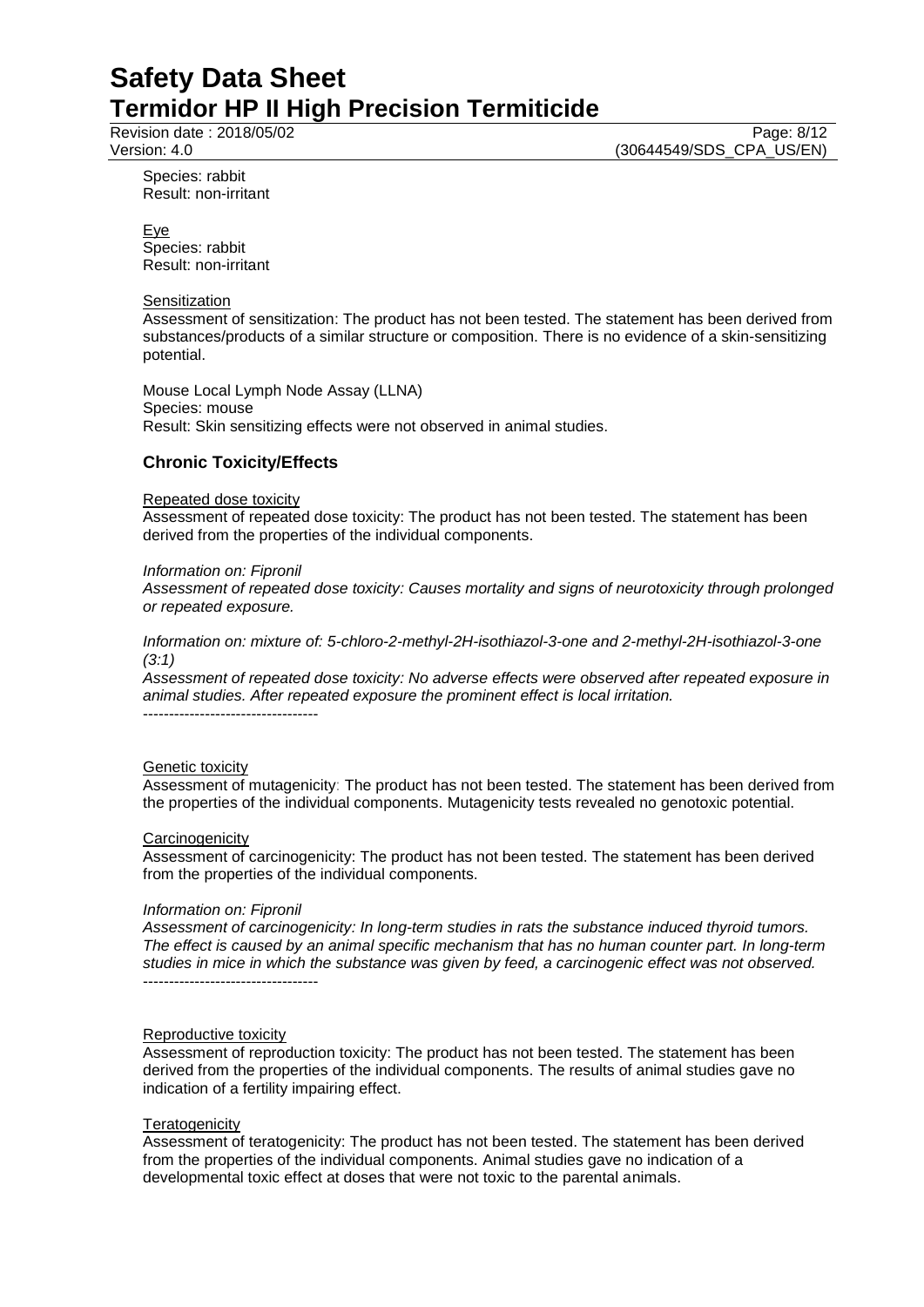Revision date : 2018/05/02 Page: 9/12

Version: 4.0 (30644549/SDS\_CPA\_US/EN)

**Other Information** Misuse can be harmful to health.

### **Symptoms of Exposure**

The most important known symptoms and effects are described in the labelling (see section 2) and/or in section 11., Further important symptoms and effects are so far not known.

# **12. Ecological Information**

### **Toxicity**

Aquatic toxicity Assessment of aquatic toxicity: Very toxic to aquatic life with long lasting effects. The product has not been tested. The statement has been derived from the properties of the individual components.

#### Toxicity to fish

*Information on: Fipronil LC50 (96 h) 0.0852 mg/l, Lepomis macrochirus* ----------------------------------

#### Aquatic invertebrates

*Information on: Fipronil EC50 (48 h) 0.19 mg/l, Daphnia magna LC50 (10 d) 0.00043 mg/l, aquatic arthropod* ----------------------------------

Aquatic plants

*Information on: Fipronil EC50 (96 h) 0.068 mg/l (biomass), Scenedesmus subspicatus* ----------------------------------

### **Persistence and degradability**

Assessment biodegradation and elimination (H2O) The product has not been tested. The statement has been derived from the properties of the individual components.

Assessment biodegradation and elimination (H2O)

*Information on: Fipronil*

*Not readily biodegradable (by OECD criteria).* ----------------------------------

### **Bioaccumulative potential**

Assessment bioaccumulation potential The product has not been tested. The statement has been derived from the properties of the individual components.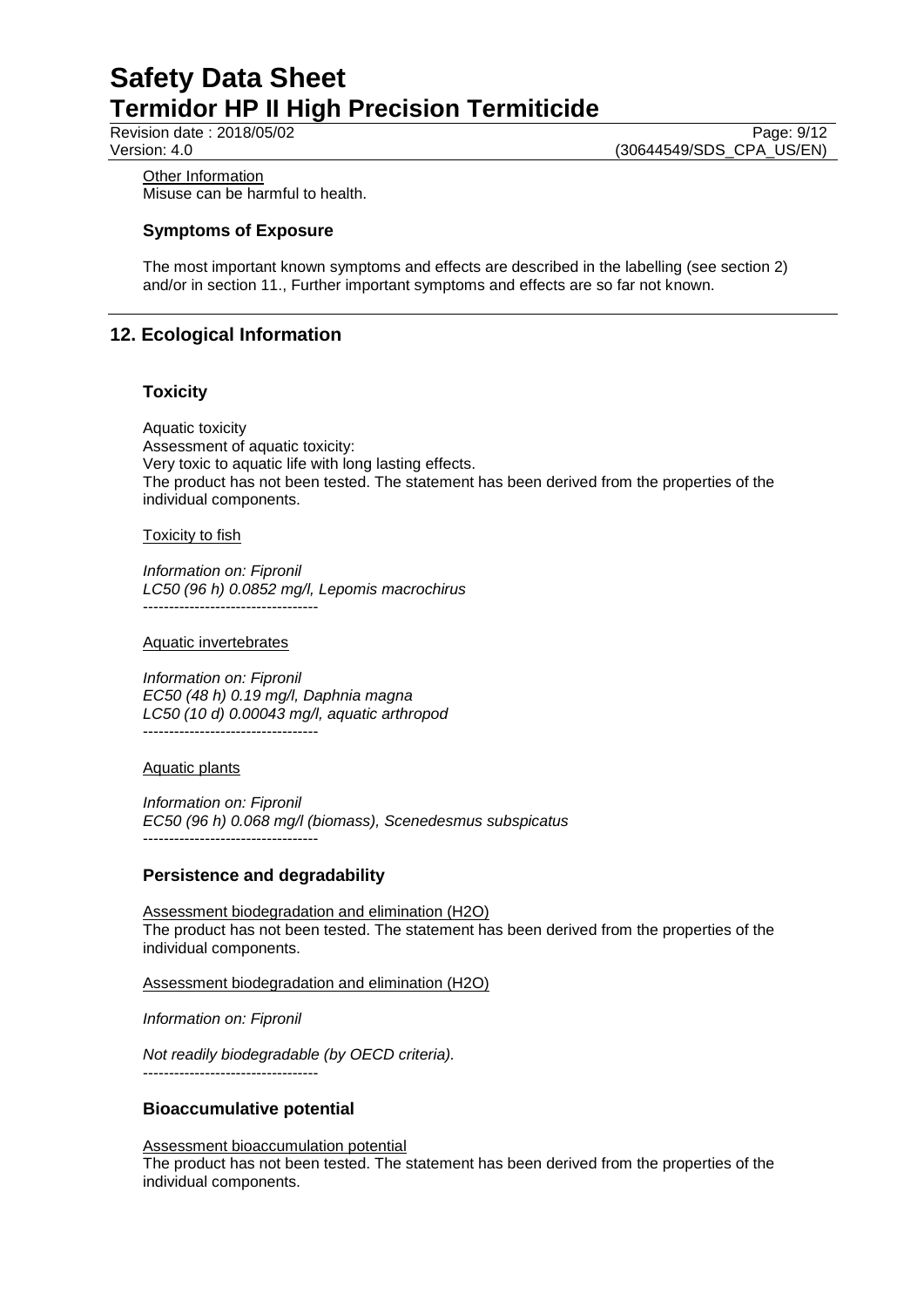Revision date : 2018/05/02 Page: 10/12<br>Version: 4.0 (30644549/SDS\_CPA\_US/EN) (30644549/SDS\_CPA\_US/EN)

#### Bioaccumulation potential

*Information on: Fipronil*

*Bioconcentration factor: 321, Lepomis macrochirus Accumulation in organisms is not to be expected.* ----------------------------------

### **Mobility in soil**

Assessment transport between environmental compartments The product has not been tested. The statement has been derived from the properties of the individual components.

*Information on: Fipronil*

*Following exposure to soil, adsorption to solid soil particles is probable, therefore contamination of groundwater is not expected.*

----------------------------------

# **Additional information**

Other ecotoxicological advice: Do not discharge product into the environment without control.

# **13. Disposal considerations**

#### **Waste disposal of substance:**

Pesticide wastes are regulated. Improper disposal of excess pesticide, spray mix or rinsate is a violation of federal law. If pesticide wastes cannot be disposed of according to label instructions, contact the State Pesticide or Environmental Control Agency or the Hazardous Waste representative at the nearest EPA Regional Office for guidance.

#### **Container disposal:**

Rinse thoroughly at least three times (triple rinse) in accordance with EPA recommendations. Consult state or local disposal authorities for approved alternative procedures such as container recycling. Recommend crushing, puncturing or other means to prevent unauthorized use of used containers.

# **14. Transport Information**

**Land transport** USDOT

Not classified as a dangerous good under transport regulations

| Sea transport |  |
|---------------|--|
| IMDG          |  |

Hazard class: 9 Packing group: III ID number: UN 3082 Hazard label: 9, EHSM Marine pollutant: YES

Proper shipping name: ENVIRONMENTALLY HAZARDOUS SUBSTANCE, LIQUID, N.O.S. (contains FIPRONIL)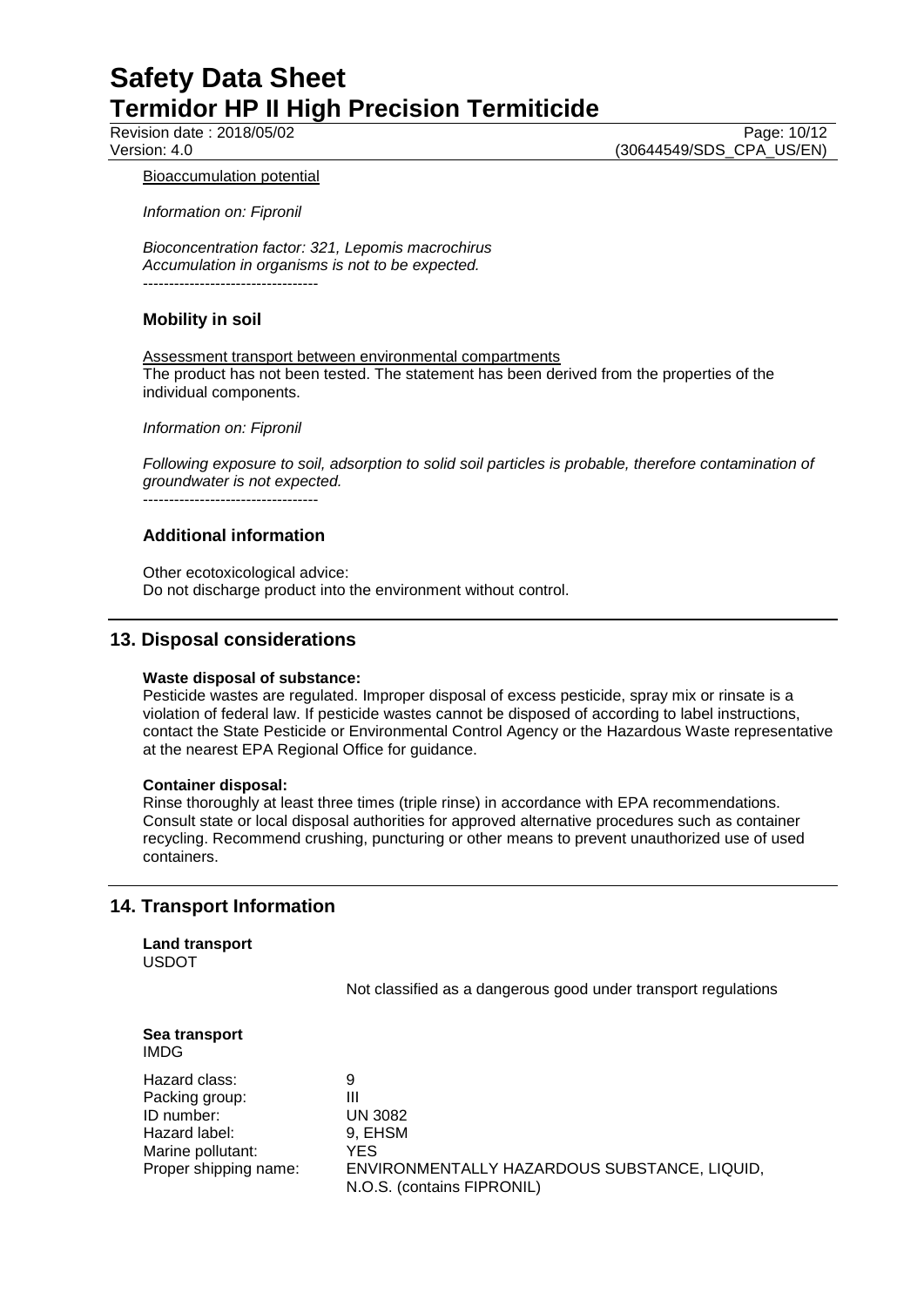Revision date : 2018/05/02 Page: 11/12

Version: 4.0 (30644549/SDS\_CPA\_US/EN)

#### **Air transport** IATA/ICAO

Hazard class: 9 Packing group: III ID number: UN 3082 Hazard label: 9, EHSM

Proper shipping name: ENVIRONMENTALLY HAZARDOUS SUBSTANCE, LIQUID, N.O.S. (contains FIPRONIL)

### **Further information**

This product may be classified as limited quantity in selected package sizes.

# **15. Regulatory Information**

### **Federal Regulations**

**Registration status:** TSCA, US released / exempt

Chemical TSCA, US blocked / not listed

**EPCRA 311/312 (Hazard categories):** Refer to SDS section 2 for GHS hazard classes applicable for this product.

## **State regulations State RTK CAS Number Chemical name**<br> **PA CAS Number Chemical name**<br> **PRODUGE PRODUGE PRODUGE PRODUGE** 57-55-6 Propylene glycol NJ 57-55-6 Propylene glycol

# **Safe Drinking Water & Toxic Enforcement Act, CA Prop. 65:**

### **BASF Risk Assessment, CA Prop. 65:**

Based on an evaluation of the product's composition and the use(s), this product does not require a California Proposition 65 Warning.

### **Labeling requirements under FIFRA**

This chemical is a pesticide product registered by the Environmental Protection Agency and is subject to certain labeling requirements under federal pesticide law. These requirements differ from the classification criteria and hazard information required for safety data sheets, and workplace labels of non-pesticide chemicals. Following is the hazard information as required on the pesticide label.

CAUTION: KEEP OUT OF REACH OF CHILDREN. HARMFUL IF SWALLOWED. HARMFUL IF INHALED. HARMFUL IF ABSORBED THROUGH SKIN. Do not get in eyes, on skin, or on clothing.